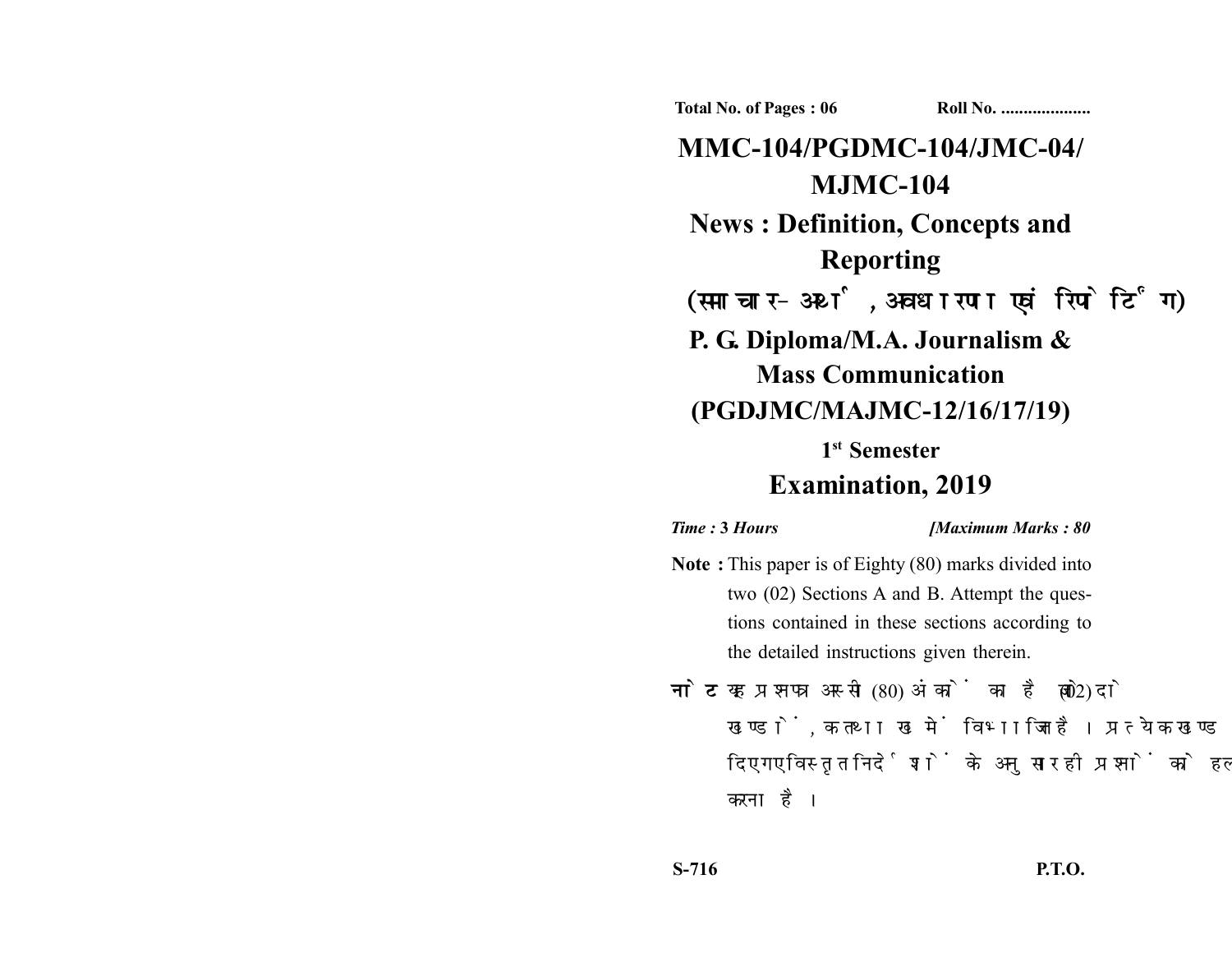पत्रकारिता में इंटरव्यू का क्या महत्व है? संवाददाता को साक्षात्कार लेने से पहले किस तरह की तैयारी करनी चाहिए?

4. What is news? Discuss the important styles/ techniques of news writing.

समाचार क्या है? समाचार लेखन को प्रमुख शैलियों की चर्चा कोजिए।

5. What values should be taken care of by a reporter while writing the news? Discuss in detail.

समाचार लिखते समय रिपोर्टर को किन पत्रकारीय मूल्यों का ध्यान रखना चाहिए? विस्तार से चर्चा कोजिए।

## **Section–B /**

(Short-Answer-Type Questions) / (लघु उत्तरों वाले प्रश्न)

- **Note :** Section 'B' contains Eight (08) short-answertype questions of Seven (07) marks each. Learners are required to answer any Five (05) questions only. **(5×7=35)**
- नोट: खण्ड'ख' में आठ (08) लघु उत्तरों वाले प्रश्न दिये गये हैं. प्रत्येक प्रश्न के लिए सात (07) अंक निर्धारित हैं। शिक्षार्थियों को इनमें से केवल पाँच (05) प्रश्नों के उत्तर देने हैं।

1. What are the distinct feature of news agency journalism?

न्यूज एजेंसी पत्रकारिता की मुख्य प्रवृतियों के बारे में बताइये।

2. What is the importance of sports reporting in a newspaper? What are the special qualities of a sports reporter?

किसी समाचार पत्र में खेल रिपोर्टिंग का क्या महत्व है? एक खेल रिपोर्टर में किन गणों का होना आवश्यक है ?

- 3. What is the importance of research in news writing. Explain with example. समाचार लेखन में शोध का क्या महत्व है, अपनी बात को उदाहरणों सहित समझाइए।
- 4. Explain the role of a Bureau chief. ब्युरो प्रमुख के कार्यों के बारे में बताइए।
- 5. What are the alternative styles of news writing? Discuss. समाचार लेखन की वैकल्पिक विधियों की चर्चा कोजिए।
- 6. What do you understand by crime reporting? How is it different from legal reporting?

**S-716 P.T.O. S-716**